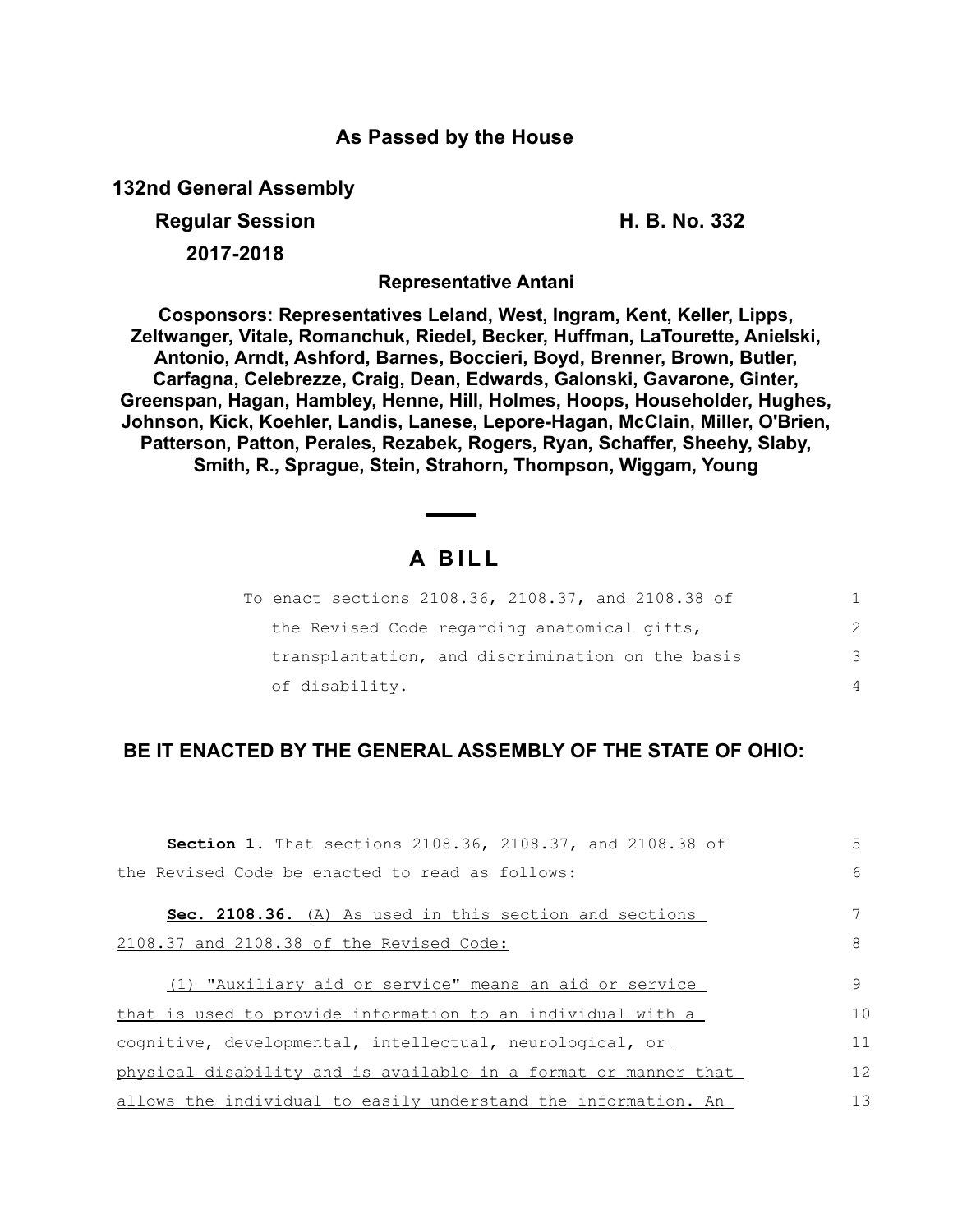| auxiliary aid or service may include the following:            | 14 |
|----------------------------------------------------------------|----|
| (a) A qualified interpreter or other effective means of        | 15 |
| making aurally delivered materials available to an individual  | 16 |
| with a hearing impairment;                                     | 17 |
| (b) A qualified reader, taped text, text in an accessible      | 18 |
| electronic format, or other effective means of making visually | 19 |
| delivered materials available to an individual with a visual   | 20 |
| impairment;                                                    | 21 |
| (c) A supported decision-making service, including the         | 22 |
| following:                                                     | 23 |
| (i) The use of an individual to communicate information to     | 24 |
| the individual with a disability, ascertain the wishes of the  | 25 |
| individual, or assist the individual in making decisions;      | 26 |
| (ii) The disclosure of information to a legal guardian,        | 27 |
| authorized representative, or another individual designated by | 28 |
| the individual with a disability for such purpose, as long as  | 29 |
| the disclosure is consistent with state and federal law,       | 30 |
| including the federal "Health Insurance Portability and        | 31 |
| Accountability Act of 1996," 42 U.S.C. 1320d et seq. and any   | 32 |
| regulations promulgated by the United States department of     | 33 |
| health and human services to implement the act.                | 34 |
| (2) "Covered entity" means any of the following:               | 35 |
| (a) A licensed health professional as defined in section       | 36 |
| 3721.21 of the Revised Code;                                   | 37 |
| (b) A hospital registered under section 3701.07 of the         | 38 |
| Revised Code or as defined in section 5122.01 of the Revised   | 39 |
| Code;                                                          | 40 |
| (c) An ambulatory surgical facility as defined in section      | 41 |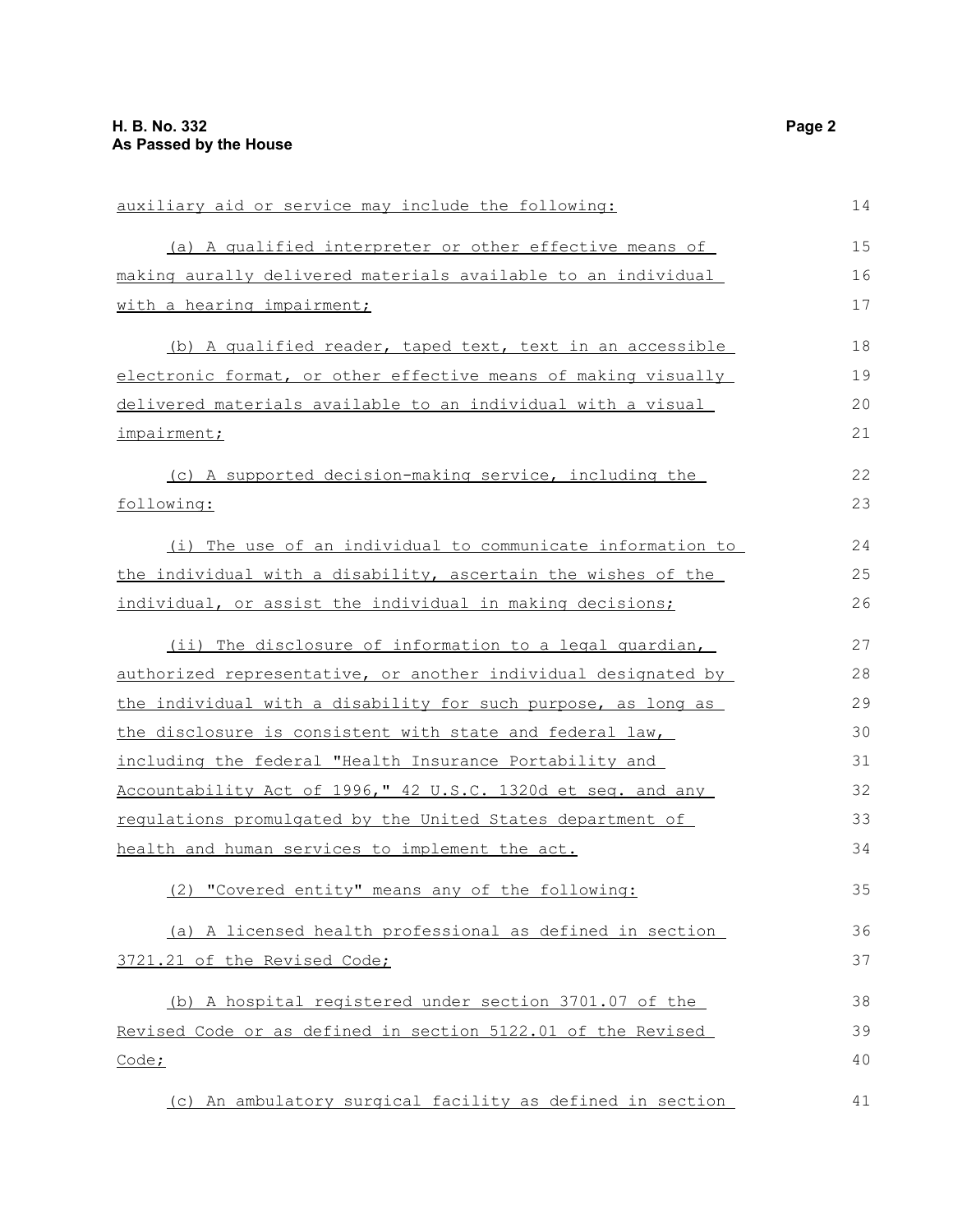| 3702.30 of the Revised Code;                                     | 42 |
|------------------------------------------------------------------|----|
| (d) A hospice care program as defined in section 3712.01         | 43 |
| of the Revised Code;                                             | 44 |
| (e) A public hospital as defined in section 5122.01 of the       | 45 |
| Revised Code;                                                    | 46 |
| (f) A home, including a nursing home, residential care           | 47 |
| facility, or home for the aging as defined in section 3721.01 of | 48 |
| the Revised Code or a veterans' home operated under Chapter      | 49 |
| 5907. of the Revised Code;                                       | 50 |
| (q) A residential facility as defined in section 5119.34         | 51 |
| or section 5123.19 of the Revised Code;                          | 52 |
| (h) An intermediate care facility for individuals with           | 53 |
| intellectual disabilities as described in section 5124.01 of the | 54 |
| Revised Code;                                                    | 55 |
| (i) A long-term care facility as defined in section              | 56 |
| 3721.21 of the Revised Code;                                     | 57 |
| (j) A correctional medical center established by the             | 58 |
| department of rehabilitation and corrections;                    | 59 |
| (k) Any entity responsible for matching anatomical gift          | 60 |
| donors to potential recipients.                                  | 61 |
| (3) "Disability" has the same meaning as in the "Americans       | 62 |
| with Disabilities Act of 1990," 42 U.S.C. 12102.                 | 63 |
| (4) "Qualified recipient" means a recipient who has a            | 64 |
| disability and meets the essential eligibility requirements for  | 65 |
| receipt of an anatomical gift with or without any of the         | 66 |

following:

(a) Individuals or entities available to support and

67

68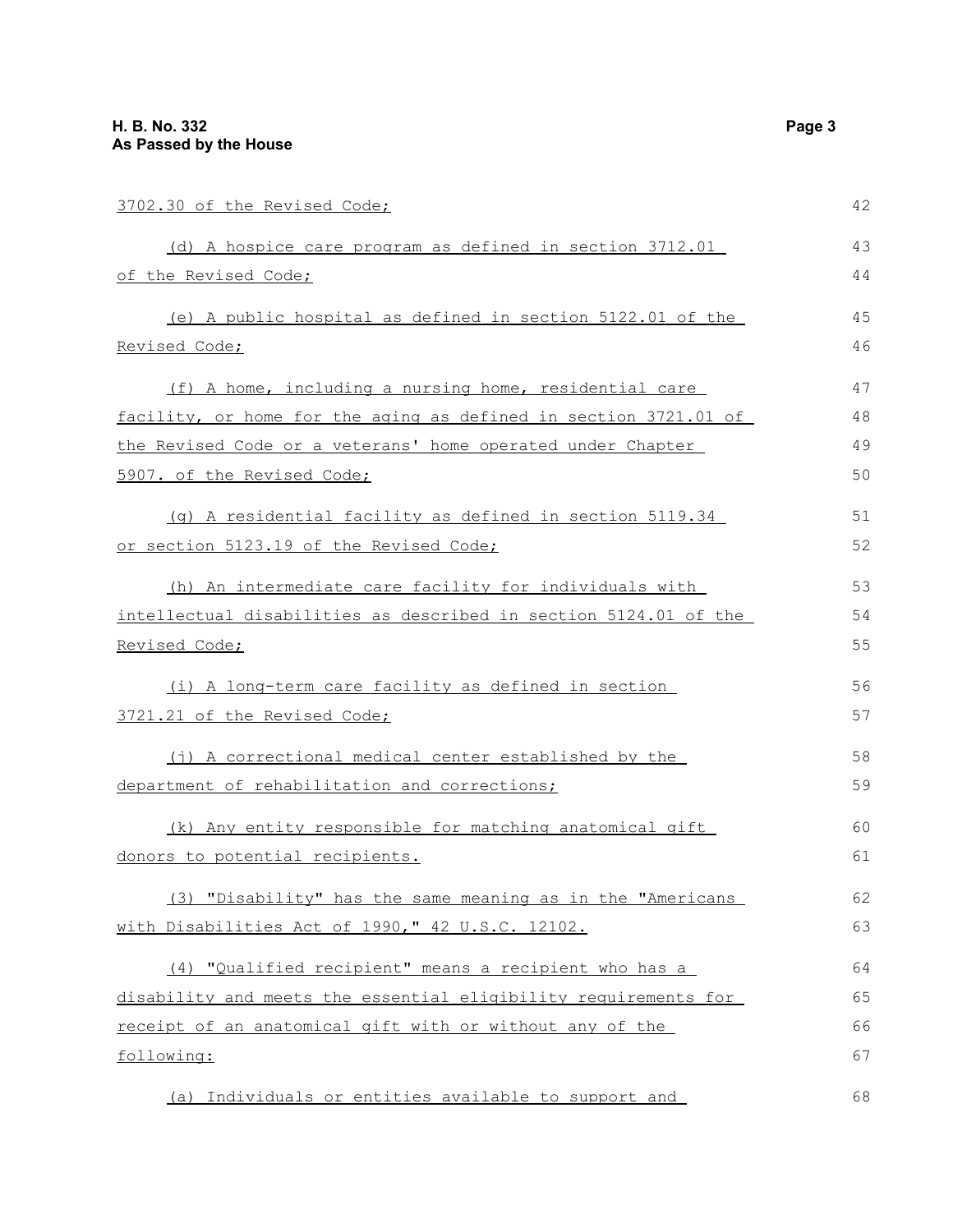| assist the recipient with an anatomical gift or transplantation; |    |
|------------------------------------------------------------------|----|
| (b) Auxiliary aids or services;                                  | 70 |
| (c) Reasonable modifications to the policies, practices,         | 71 |
| or procedures of a covered entity, including modifications to    | 72 |
| allow for either or both of the following:                       | 73 |
| (i) Communication with one or more individuals or entities       | 74 |
| available to support or assist with the recipient's care after   | 75 |
| surgery or transplantation;                                      | 76 |
| (ii) Consideration of the availability of such individuals       | 77 |
| or entities when determining whether the recipient is able to    | 78 |
| comply with medical requirements following transplantation.      | 79 |
| (B) A covered entity shall not do any of the following           | 80 |
| solely on the basis of an individual's disability:               | 81 |
| (1) Consider a qualified recipient ineligible for                | 82 |
| transplantation or to receive an anatomical gift;                | 83 |
| (2) Deny medical or other services related to                    | 84 |
| transplantation, including evaluation, surgery, and counseling   | 85 |
| and treatment following transplantation;                         | 86 |
| (3) Refuse to refer an individual to a transplant center         | 87 |
| or specialist;                                                   | 88 |
| (4) Refuse to place a qualified recipient on an organ or         | 89 |
| tissue waiting list;                                             | 90 |
| (5) Place a qualified recipient at a position on an organ        | 91 |
| or tissue waiting list that is lower than the position at which  | 92 |
| the recipient would have been placed if not for the recipient's  | 93 |
| disability.                                                      | 94 |
| (C)(1) Subject to division (C)(2) of this section, when          | 95 |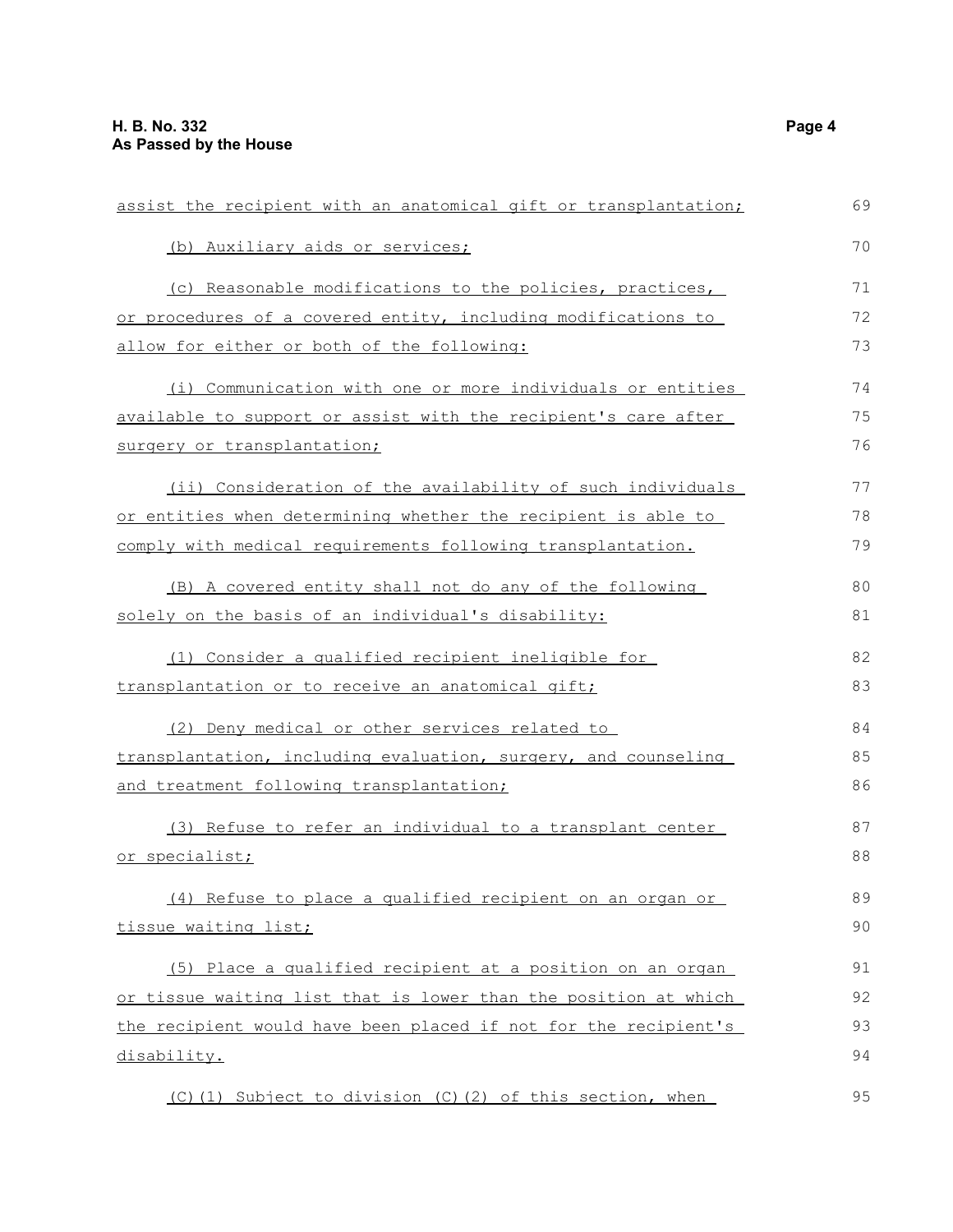| making treatment recommendations or decisions related to an      | 96  |
|------------------------------------------------------------------|-----|
| anatomical gift or transplantation, a covered entity may         | 97  |
| consider an individual's disability, if the disability has been  | 98  |
| determined by a physician, following an examination of the       | 99  |
| individual, to be medically significant to the provision of an   | 100 |
| anatomical gift or transplantation.                              | 101 |
| (2) A covered entity shall not consider the inability to         | 102 |
| comply with medical requirements following transplantation to be | 103 |
| medically significant if a qualified recipient has individuals   | 104 |
| or entities available to assist in complying with the            | 105 |
| requirements.                                                    | 106 |
| (D) A covered entity shall make reasonable modifications         | 107 |
| to its policies, practices, or procedures to allow individuals   | 108 |
| with disabilities access to transplantation-related treatment    | 109 |
| and services, except when the entity can demonstrate that the    | 110 |
| modifications would fundamentally alter the nature of the        | 111 |
| treatment and services.                                          | 112 |
| (E) A covered entity shall take steps as necessary to            | 113 |
| <u>ensure that individuals with disabilities are not denied</u>  | 114 |
| transplantation-related treatment and services, including        | 115 |
| counseling, due to the absence of auxiliary aids and services,   | 116 |
| except when the entity can demonstrate that the steps would      | 117 |
| fundamentally alter the nature of the treatment and services     | 118 |
| offered or result in an undue burden.                            | 119 |
| Sec. 2108.37. Whenever it appears that a covered entity          | 120 |
| has violated, is violating, or is about to violate section       | 121 |
| 2108.36 of the Revised Code, the affected individual may         | 122 |
| commence a civil action for injunctive and other equitable       | 123 |
| relief against the covered entity. The action shall be commenced | 124 |
| in the court of common pleas of the county in which the          | 125 |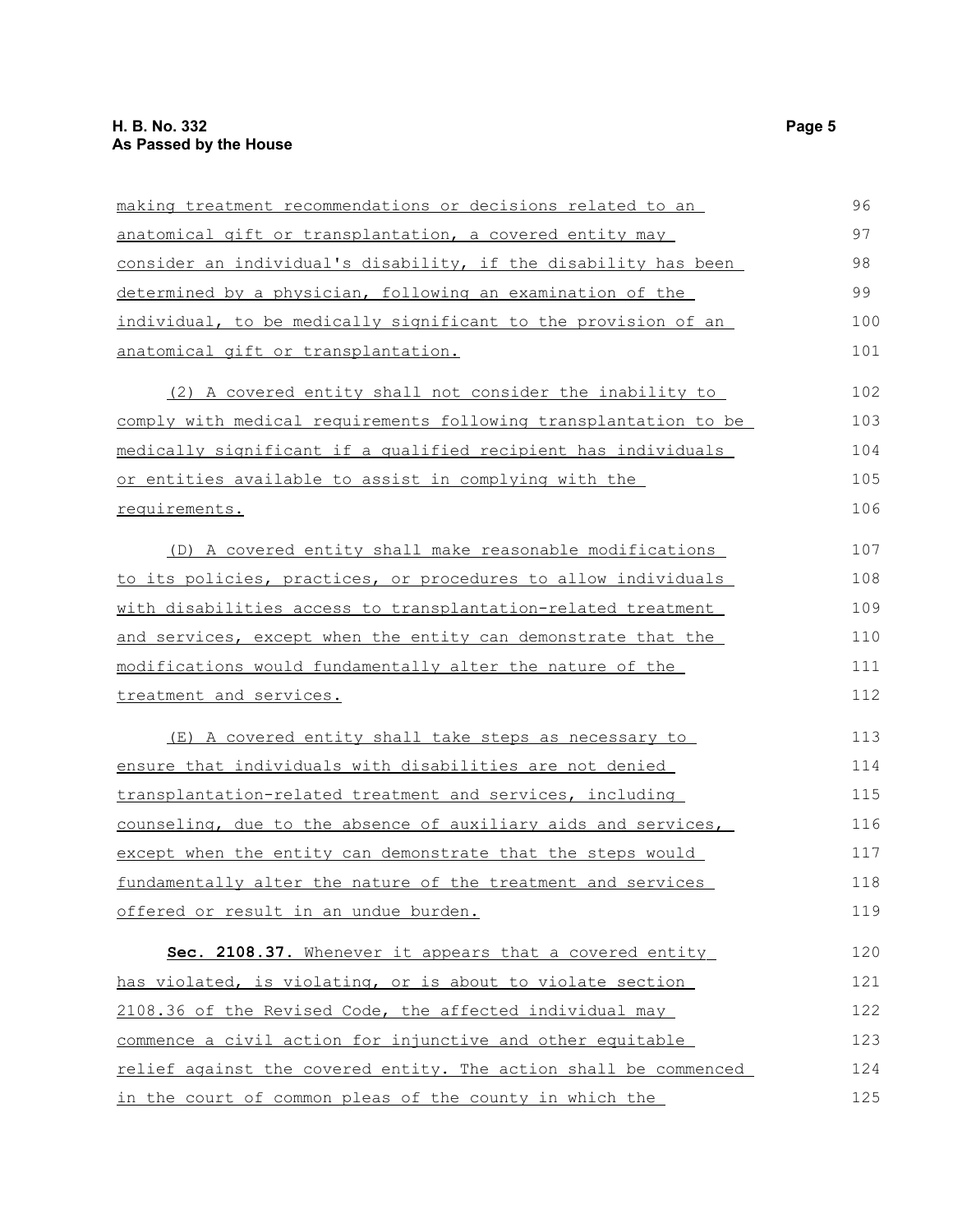| violation occurred, is occurring, or is about to occur.          | 126 |
|------------------------------------------------------------------|-----|
| In an action commenced under this section, the court shall       | 127 |
| schedule a hearing as soon as practicable and shall apply the    | 128 |
| same standards when rendering judgment as would be applied in an | 129 |
| action brought in federal court under the "Americans with        | 130 |
| Disabilities Act of 1990," 42 U.S.C. 12101 et seq.               | 131 |
| Sec. 2108.38. (A) As used in this section:                       | 132 |
| (1) "Covered person" means a policyholder, subscriber,           | 133 |
| enrollee, member, or individual covered by a health benefit      | 134 |
| plan.                                                            | 135 |
| (2) "Health benefit plan" means a policy, contract,              | 136 |
| certificate, or agreement offered by a health plan issuer to     | 137 |
| provide, deliver, arrange for, pay for, or reimburse any of the  | 138 |
| costs of health care services, including benefit plans marketed  | 139 |
| in the individual or group market by all associations, whether   | 140 |
| bona fide or not. "Health benefit plan" also means a limited     | 141 |
| benefit plan, except as follows. "Health benefit plan" does not  | 142 |
| mean any of the following types of coverage: a policy, contract, | 143 |
| certificate, or agreement that covers only a specified accident, | 144 |
| accident only, credit, dental, disability income, long-term      | 145 |
| care, hospital indemnity, supplemental coverage, as described in | 146 |
| section 3923.37 of the Revised Code, specified disease, or       | 147 |
| vision care; coverage issued as a supplement to liability        | 148 |
| insurance; insurance arising out of workers' compensation or     | 149 |
| similar law; automobile medical payment insurance; or insurance  | 150 |
| under which benefits are payable with or without regard to fault | 151 |
| and which is statutorily required to be contained in any         | 152 |
| liability insurance policy or equivalent self-insurance; a       | 153 |
| medicare supplement policy of insurance, as defined by the       | 154 |
| superintendent of insurance by rule, coverage under a plan       | 155 |